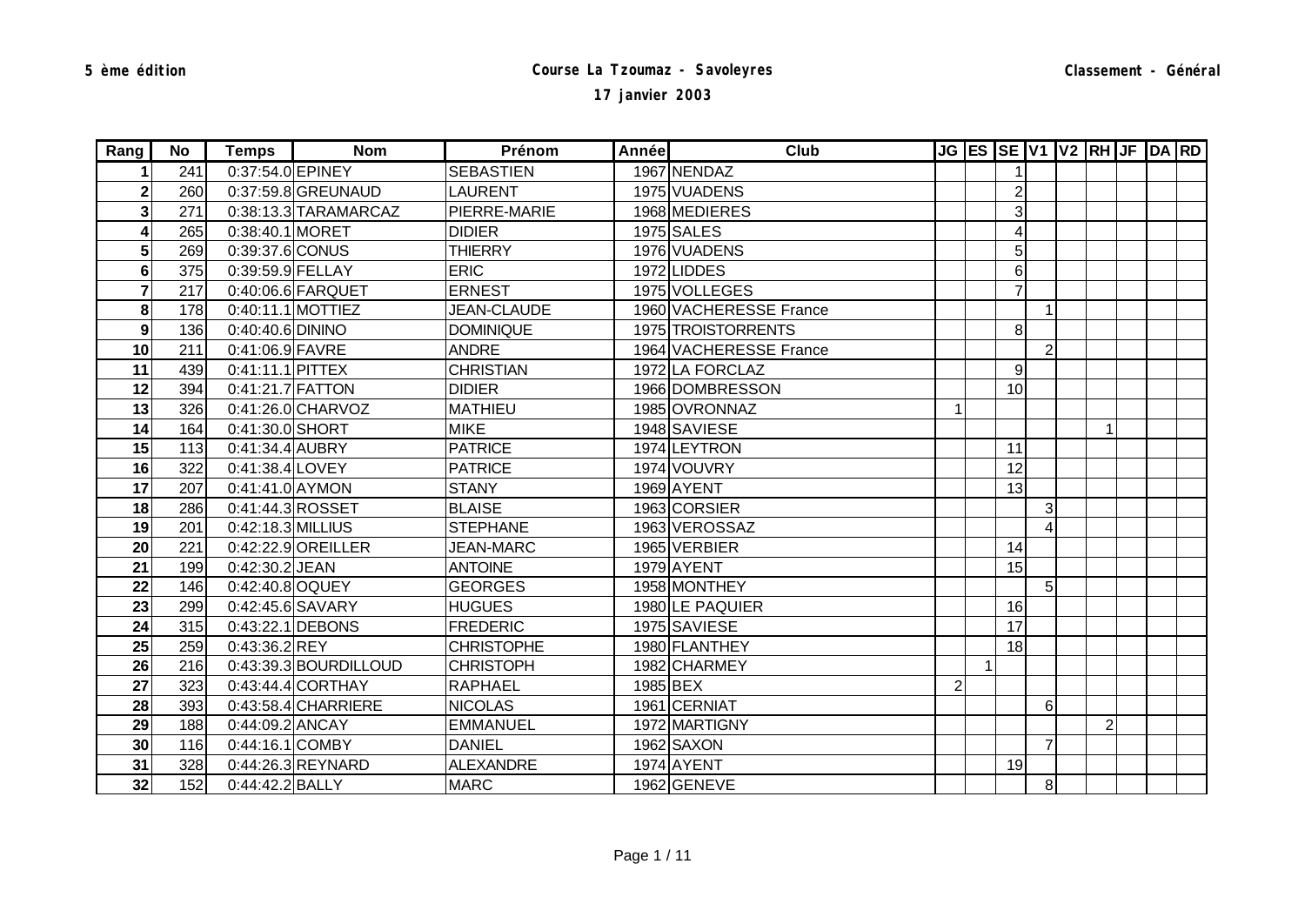| Rang | No  | Temps             | <b>Nom</b>             | Prénom           | Annéel | Club                   |                         |                |    |    |              |                | JG ES SE V1 V2 RH JF DA RD |  |
|------|-----|-------------------|------------------------|------------------|--------|------------------------|-------------------------|----------------|----|----|--------------|----------------|----------------------------|--|
| 33   | 251 |                   | 0:44:59.9 BAGNOUD      | <b>KEVIN</b>     |        | 1980 ICOGNE            |                         |                | 20 |    |              |                |                            |  |
| 34   | 376 | 0:45:02.4 RUMPF   |                        | <b>ALAIN</b>     |        | 1971 VILLARS SUR OLLON |                         |                |    |    |              | $\overline{3}$ |                            |  |
| 35   | 215 |                   | $0:45:06.7$ CHARRIERE  | <b>ERIC</b>      |        | 1983 CERNIAT           |                         | $\overline{2}$ |    |    |              |                |                            |  |
| 36   | 321 | 0:45:15.3 LUISIER |                        | <b>YVES</b>      |        | 1974 MARTIGNY          |                         |                | 21 |    |              |                |                            |  |
| 37   | 292 | 0:45:20.0 LIAND   |                        | <b>JEROME</b>    |        | 1981 SAVIESE           |                         | 3              |    |    |              |                |                            |  |
| 38   | 103 | 0:45:24.1 FAVRE   |                        | <b>NICOLAS</b>   |        | 1973 ISERABLES         |                         |                | 22 |    |              |                |                            |  |
| 39   | 151 | 0:45:27.4 GYGAX   |                        | <b>ALAIN</b>     |        | 1965 NOES              |                         |                | 23 |    |              |                |                            |  |
| 40   | 296 | 0:45:39.6 BETTEX  |                        | <b>FABIEN</b>    |        | 1960 LA TOUR-DE-PEILZ  |                         |                |    |    |              | 4              |                            |  |
| 41   | 200 |                   | 0:45:44.6 NANCHEN      | <b>LIONEL</b>    |        | 1980 FLANTHEY          |                         |                | 24 |    |              |                |                            |  |
| 42   | 186 |                   | 0:45:48.5 BERTUCHOZ    | <b>URBAIN</b>    |        | 1966 FULLY             |                         |                |    |    |              | 5 <sup>1</sup> |                            |  |
| 43   | 209 |                   | 0:45:52.1 VERMAZ       | <b>SEBASTIEN</b> |        | 1988 VACHERESSE France | $\overline{3}$          |                |    |    |              |                |                            |  |
| 44   | 327 | 0:45:54.9 FELLAY  |                        | <b>CYRILLE</b>   |        | 1987 VERSEGERES        | $\overline{\mathbf{r}}$ |                |    |    |              |                |                            |  |
| 45   | 129 |                   | $0:46:03.4$ ECOFFEY    | <b>DAVID</b>     |        | 1981 SARREYER          |                         |                |    |    |              |                |                            |  |
| 46   | 165 |                   | 0:46:05.2 TROILLET     | <b>MICHEL</b>    |        | 1960 VERSEGERES        |                         |                |    | 9  |              |                |                            |  |
| 47   | 224 | 0:46:19.4 CONUS   |                        | <b>ALAIN</b>     |        | 1973 SIERRE            |                         |                | 25 |    |              |                |                            |  |
| 48   | 298 |                   | $0:46:26.3$ MABILLARD  | <b>CATHERINE</b> |        | 1964 TROISTORRENTS     |                         |                |    |    |              |                | $\overline{1}$             |  |
| 49   | 143 |                   | $0:46:33.9$ PELLISSIER | <b>ALAIN</b>     |        | 1984 SARREYER          | 5                       |                |    |    |              |                |                            |  |
| 50   | 360 | 0:46:38.1 GARIN   |                        | <b>STEPHANE</b>  |        | 1982 GRATTAVACHE       |                         | 5 <sub>l</sub> |    |    |              |                |                            |  |
| 51   | 371 | 0:46:41.4 GARD    |                        | <b>MARTIAL</b>   |        | 1963 MONTAGNIER        |                         |                |    | 10 |              |                |                            |  |
| 52   | 181 |                   | 0:46:53.0 FORMAZ       | <b>YVES</b>      |        | 1969 EVIONNAZ          |                         |                | 26 |    |              |                |                            |  |
| 53   | 174 |                   | 0:46:56.5 BENDER       | PIERRE-YVES      |        | 1968 SIERRE            |                         |                |    |    |              | 6              |                            |  |
| 54   | 225 |                   | 0:47:12.4 BOURDIN      | <b>OLIVIER</b>   |        | 1972 SION              |                         |                | 27 |    |              |                |                            |  |
| 55   | 115 |                   | 0:47:18.5 WENGER       | <b>GREGOIRE</b>  |        | 1964 SAXON             |                         |                |    | 11 |              |                |                            |  |
| 56   | 396 |                   | 0:47:21.7 MORGAN       | <b>JON</b>       |        | 1961 CHAMONIX France   |                         |                |    | 12 |              |                |                            |  |
| 57   | 249 |                   | 0:47:24.3 CLEMENT      | <b>BENOIT</b>    |        | 1967 VUADENS           |                         |                | 28 |    |              |                |                            |  |
| 58   | 102 |                   | 0:47:27.2 MONNET       | <b>VINCENT</b>   |        | 1974 ISERABLES         |                         |                | 29 |    |              |                |                            |  |
| 59   | 293 |                   | 0:47:30.5 HERITIER     | <b>MIGUEL</b>    |        | 1971 SAVIESE           |                         |                | 30 |    |              |                |                            |  |
| 60   | 359 | 0:47:35.0 VIAL    |                        | <b>BERTRAND</b>  |        | 1978LE CRET            |                         |                | 31 |    |              |                |                            |  |
| 61   | 132 | 0:47:40.6 MOIX    |                        | <b>JEAN</b>      |        | 1958 EUSEIGNE          |                         |                |    | 13 |              |                |                            |  |
| 62   | 355 |                   | 0:47:45.3 SALAMIN      | <b>JOSEPH</b>    |        | 1985 SION              | 6                       |                |    |    |              |                |                            |  |
| 63   | 223 |                   | 0:47:48.3 CARRON       | <b>JUSTIN</b>    |        | 1949 FULLY             |                         |                |    |    | $\mathbf{1}$ |                |                            |  |
| 64   | 170 |                   | 0:47:51.4 ANZENBERGER  | <b>GERARD</b>    |        | 1975 RECHY             |                         |                |    |    |              | $\overline{7}$ |                            |  |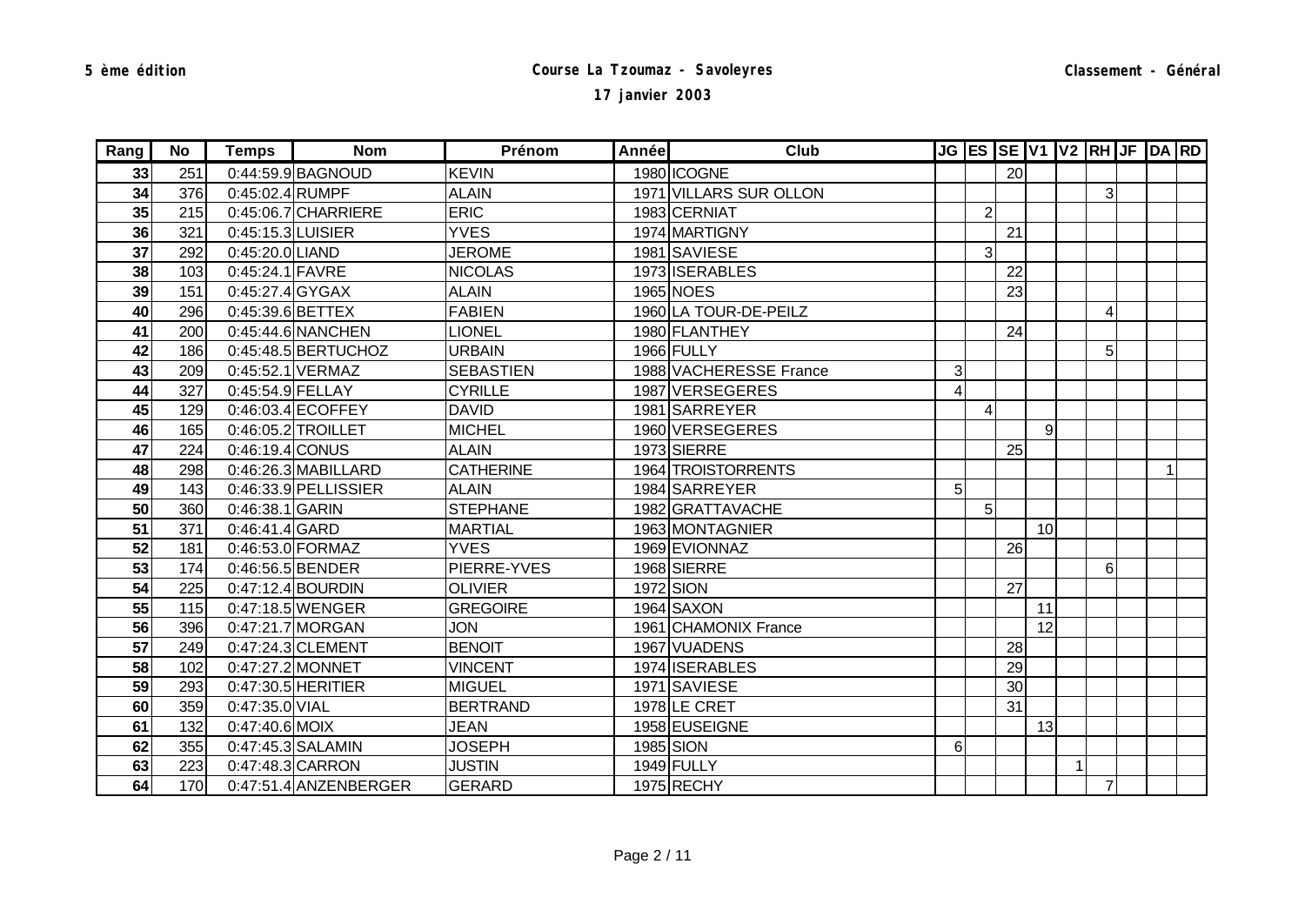| Rang | No  | Temps             | <b>Nom</b>            | Prénom               | Année | Club                       |                |                |    |    |                |                | JG ES SE V1 V2 RH JF DA RD |              |
|------|-----|-------------------|-----------------------|----------------------|-------|----------------------------|----------------|----------------|----|----|----------------|----------------|----------------------------|--------------|
| 65   | 108 |                   | 0:47:53.0 DAUCOURT    | <b>CHANTAL</b>       |       | 1966 MOLLIE-MARGOT         |                |                |    |    |                |                | $\mathsf{2}$               |              |
| 66   | 431 | 0:47:56.6 RODUIT  |                       | <b>GILLES</b>        |       | 1959 VERBIER               |                |                |    | 14 |                |                |                            |              |
| 67   | 139 |                   | $0:48:00.9$ RAPILLARD | <b>LAURENT</b>       |       | 1977 CONTHEY               |                |                | 32 |    |                |                |                            |              |
| 68   | 283 |                   | 0:48:07.4 BENDER      | <b>CHRISTIAN</b>     |       | 1963 FULLY                 |                |                |    | 15 |                |                |                            |              |
| 69   | 275 |                   | $0:48:11.7$ TISSIERES | <b>CEDRIC</b>        |       | 1976 MARTIGNY              |                |                | 33 |    |                |                |                            |              |
| 70   | 205 | 0:48:16.6 FILLIEZ |                       | <b>SAMUEL</b>        |       | 1979 MARTIGNY              |                |                | 34 |    |                |                |                            |              |
| 71   | 274 |                   | 0:48:19.7 LATTION     | PIERRE ALAIN         |       | 1968 ORSIERES              |                |                | 35 |    |                |                |                            |              |
| 72   | 106 |                   | 0:48:29.2 GUISOLAN    | <b>DAVID</b>         |       | 1975 ROMANENS              |                |                | 36 |    |                |                |                            |              |
| 73   | 232 | 0:48:34.0 PRAZ    |                       | <b>DAMIEN</b>        |       | 1987 FULLY                 | $\overline{7}$ |                |    |    |                |                |                            |              |
| 74   | 362 |                   | 0:48:38.0 CURRAT      | <b>PHILIPPE</b>      |       | 1957 LE CRET               |                |                |    | 16 |                |                |                            |              |
| 75   | 173 | 0:48:45.7 CAJEUX  |                       | <b>LOUIS</b>         |       | 1961 FULLY                 |                |                |    | 17 |                |                |                            |              |
| 76   | 105 |                   | 0:48:50.4 TODOROV     | <b>TODOR</b>         |       | 1973 SOFIAS BULGARIE       |                |                | 37 |    |                |                |                            |              |
| 77   | 175 | 0:48:54.4 RUDAZ   |                       | <b>STEPHANE</b>      |       | 1961 CHALAIS               |                |                |    |    |                | 8 <sup>1</sup> |                            |              |
| 78   | 190 | 0:49:04.8 HUBER   |                       | <b>JEAN-CLAUDE</b>   |       | 1955 MARTIGNY              |                |                |    | 18 |                |                |                            |              |
| 79   | 128 |                   | 0:49:10.3 SAILLEN     | <b>CHRISTOPHE</b>    |       | 1978 SAINT-MAURICE         |                |                | 38 |    |                |                |                            |              |
| 80   | 308 | 0:49:17.1 HAGER   |                       | <b>DIDIER</b>        |       | <b>1966 LAVEY</b>          |                |                | 39 |    |                |                |                            |              |
| 81   | 398 | 0:49:19.8 ALUN    |                       | <b>POWELL</b>        |       | 1968 OTTEY GRANDE-BRETAGNE |                |                | 40 |    |                |                |                            |              |
| 82   | 330 |                   | 0:49:23.7 GABIAUD     | <b>THOMAS</b>        |       | 1983 MARTIGNY              |                | 6              |    |    |                |                |                            |              |
| 83   | 317 |                   | 0:49:28.6 DETORRENTE  | <b>STEPHANE</b>      |       | 1973 MARTIGNY              |                |                | 41 |    |                |                |                            |              |
| 84   | 196 |                   | 0:49:34.0 BUECHE      | <b>GREGORY</b>       |       | 1980 LES EVOUETTES         |                |                | 42 |    |                |                |                            |              |
| 85   | 425 |                   | 0:49:39.0 REICHENBACH | <b>DIDIER</b>        |       | 1969 CHAMPEX               |                |                | 43 |    |                |                |                            |              |
| 86   | 294 |                   | 0:49:47.0 ROSSIER     | <b>MARCEL</b>        |       | 1959 FIAUGERES             |                |                |    | 19 |                |                |                            |              |
| 87   | 246 | 0:49:50.3 DIRREN  |                       | <b>FRANCOIS</b>      |       | 1979 SION                  |                |                | 44 |    |                |                |                            |              |
| 88   | 255 |                   | 0:49:56.4 COUDRAY     | <b>CHRISTIAN</b>     |       | 1953 MONTANA               |                |                |    |    | $\overline{2}$ |                |                            |              |
| 89   | 104 |                   | 0:49:59.9 PETROV      | <b>STEFAN</b>        |       | 1976 RILIFAREVO BULGARIE   |                |                | 45 |    |                |                |                            |              |
| 90   | 112 |                   | 0:50:02.7 LOETSCHER   | <b>JEAN-FRANCOIS</b> |       | 1967 SAXON                 |                |                | 46 |    |                |                |                            |              |
| 91   | 300 |                   | 0:50:05.7 MONNET      | <b>HUBERT</b>        |       | 1955 NENDAZ                |                |                |    | 20 |                |                |                            |              |
| 92   | 130 |                   | 0:50:08.4 LOGEAN      | <b>SERGE</b>         |       | 1954 EUSEIGNE              |                |                |    |    | 3 <sup>l</sup> |                |                            |              |
| 93   | 230 | 0:50:12.1 PUGIN   |                       | <b>MARCEL</b>        |       | 1982 LE CHATELARD          |                | $\overline{7}$ |    |    |                |                |                            |              |
| 94   | 218 | 0:50:14.5 MARET   |                       | <b>INGRID</b>        |       | 1973 VERSEGERES            |                |                |    |    |                |                | 3 <sup>l</sup>             |              |
| 95   | 373 |                   | 0:50:17.5 CRETTENAND  | <b>PATRICIA</b>      |       | 1969 BRAMOIS               |                |                |    |    |                |                |                            | $\mathbf{1}$ |
| 96   | 370 |                   | 0:50:20.3 TERRETTAZ   | <b>RODRIGUE</b>      |       | 1982 VOLLEGES              |                | 8 <sup>1</sup> |    |    |                |                |                            |              |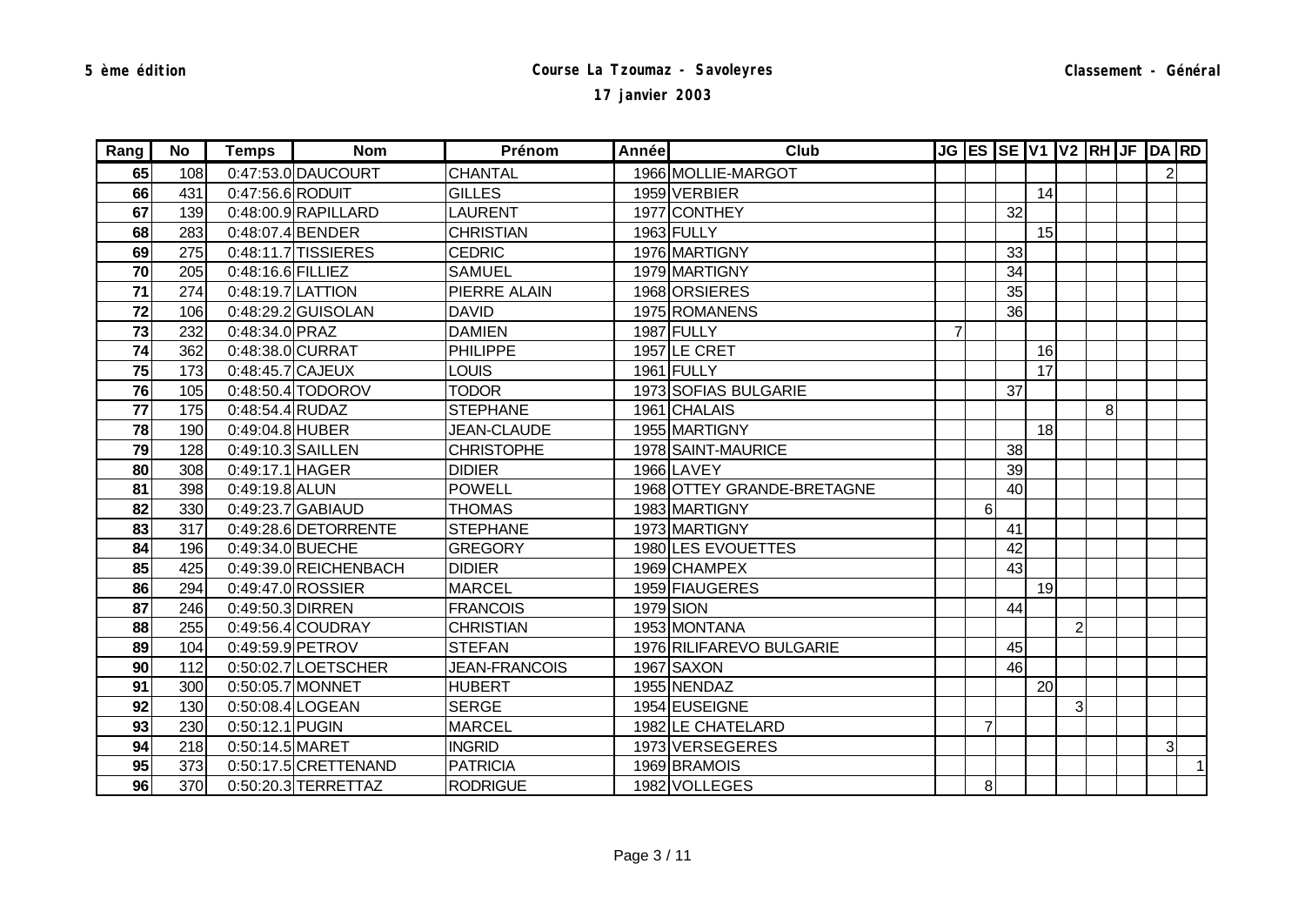| Rang | No  | Temps             | <b>Nom</b>              | Prénom               | Annéel | Club                |    |    |    |                |                | JG ES SE V1 V2 RH JF DA RD |  |
|------|-----|-------------------|-------------------------|----------------------|--------|---------------------|----|----|----|----------------|----------------|----------------------------|--|
| 97   | 324 |                   | 0:50:23.1 GABIOUD       | <b>FREDERIC</b>      |        | 1973 MARTIGNY       |    | 47 |    |                |                |                            |  |
| 98   | 412 |                   | 0:50:26.3 GUILHAUME     | <b>NICOLAS</b>       |        | 1965 ZINAL          |    |    |    |                | $\overline{9}$ |                            |  |
| 99   | 185 |                   | 0:50:40.4 HILDEBRAND    | <b>BENNO</b>         |        | 1964 JENZINEN       |    |    | 21 |                |                |                            |  |
| 100  | 354 |                   | 0:50:56.9 DARBELLAY     | <b>ALEX</b>          |        | 1979 LIDDES         |    | 48 |    |                |                |                            |  |
| 101  | 414 |                   | 0:51:00.9 SONNENTRUCKER | <b>FIDELIN</b>       |        | 1951 VISP           |    |    |    | 4              |                |                            |  |
| 102  | 358 |                   | 0:51:06.6 UMBEHR        | <b>MARC</b>          |        | 1963 BLONAY         |    |    | 22 |                |                |                            |  |
| 103  | 247 |                   | 0:51:12.7 BOSSEL        | <b>FRANCOIS</b>      |        | 1960 GRATTAVACHE    |    |    | 23 |                |                |                            |  |
| 104  | 368 |                   | 0:51:25.5 COUACH        | <b>OLIVIER</b>       |        | 1969 TRIENT         |    | 49 |    |                |                |                            |  |
| 105  | 122 | 0:51:31.9 DUBOIS  |                         | <b>GUY</b>           |        | 1958 ORSIERES       |    |    | 24 |                |                |                            |  |
| 106  | 204 | 0:51:36.8 LOYE    |                         | <b>CHRISTIAN</b>     |        | 1959 HAUTE-NENDAZ   |    |    | 25 |                |                |                            |  |
| 107  | 101 |                   | 0:51:43.6 DELALOYE      | <b>VINCENT</b>       |        | 1960 RIDDES         |    |    | 26 |                |                |                            |  |
| 108  | 282 |                   | 0:51:49.8 MILLESSON     | <b>RENE</b>          |        | 1953 TEAM LA TRACE  |    |    |    | 5 <sup>1</sup> |                |                            |  |
| 109  | 263 | 0:51:51.9 MORET   |                         | <b>PIERRE</b>        |        | 1981 SALES          | 9  |    |    |                |                |                            |  |
| 110  | 195 |                   | 0:51:55.9 TORNAY        | <b>LOUIS</b>         |        | 1982 ORSIERES       | 10 |    |    |                |                |                            |  |
| 111  | 107 | 0:51:59.2 BLANC   |                         | <b>YANN</b>          |        | 1977 SEMSALES       |    | 50 |    |                |                |                            |  |
| 112  | 325 |                   | 0:52:01.9 BUSSIEN       | <b>LAURENT</b>       |        | 1972 MARTIGNY       |    | 51 |    |                |                |                            |  |
| 113  | 256 |                   | 0:52:05.0 REBORD        | <b>JEAN-FRANCOIS</b> |        | 1977 BEX            |    | 52 |    |                |                |                            |  |
| 114  | 182 | 0:52:08.5 RAMA    |                         | <b>SERGE</b>         |        | 1963 MARTIGNY-CROIX |    |    | 27 |                |                |                            |  |
| 115  | 126 | $0:52:22.1$ ROH   |                         | MARIE-LOUISE         |        | 1983 ARDON          |    |    |    |                |                | 4                          |  |
| 116  | 240 | 0:52:30.9 LOVIS   |                         | <b>BERNARD</b>       |        | 1961 ROLLE          |    |    | 28 |                |                |                            |  |
| 117  | 245 |                   | 0:52:33.4 CHARRIERE     | <b>ROLAND</b>        |        | 1954 VUADENS        |    |    |    | 6              |                |                            |  |
| 118  | 131 | 0:52:37.9 GILLIOZ |                         | <b>MICHEL</b>        |        | 1956 AYENT          |    |    | 29 |                |                |                            |  |
| 119  | 413 | 0:52:41.2 DUAY    |                         | <b>SEBASTIEN</b>     |        | 1978 ORSIERES       |    | 53 |    |                |                |                            |  |
| 120  | 318 |                   | 0:52:43.6 BERTHOUD      | <b>YANN</b>          |        | 1974 MONTHEY        |    | 54 |    |                |                |                            |  |
| 121  | 291 |                   | 0:52:48.6 CURRAT        | <b>LAETITIA</b>      |        | 1983 LE CRET        |    |    |    |                |                | 5                          |  |
| 122  | 290 |                   | 0:52:54.2 DUMOULIN      | <b>CHRISTOPHE</b>    |        | 1972 SAVIESE        |    | 55 |    |                |                |                            |  |
| 123  | 392 |                   | 0:52:58.2 CHAMBOVAY     | <b>EDOUARD</b>       |        | 1978 COLLONGES      |    | 56 |    |                |                |                            |  |
| 124  | 233 | 0:53:00.8 LATTION |                         | <b>PATRICK</b>       |        | 1967 ORSIERES       |    | 57 |    |                |                |                            |  |
| 125  | 278 |                   | 0:53:03.5 SCHINDFESSEL  | <b>YVES</b>          |        | 1966 ARDON          |    | 58 |    |                |                |                            |  |
| 126  | 372 |                   | 0:53:07.8 RUSSELL       | <b>AARON</b>         |        | 1971 NENDAZ         |    |    |    |                | 10             |                            |  |
| 127  | 435 | 0:53:13.9 FAVRE   |                         | <b>STEPHANE</b>      |        | 1971 RIDDES         |    | 59 |    |                |                |                            |  |
| 128  | 405 |                   | 0:53:17.6 JORDAN        | <b>DOMINIQUE</b>     |        | 1970 LA ROCHE       |    | 60 |    |                |                |                            |  |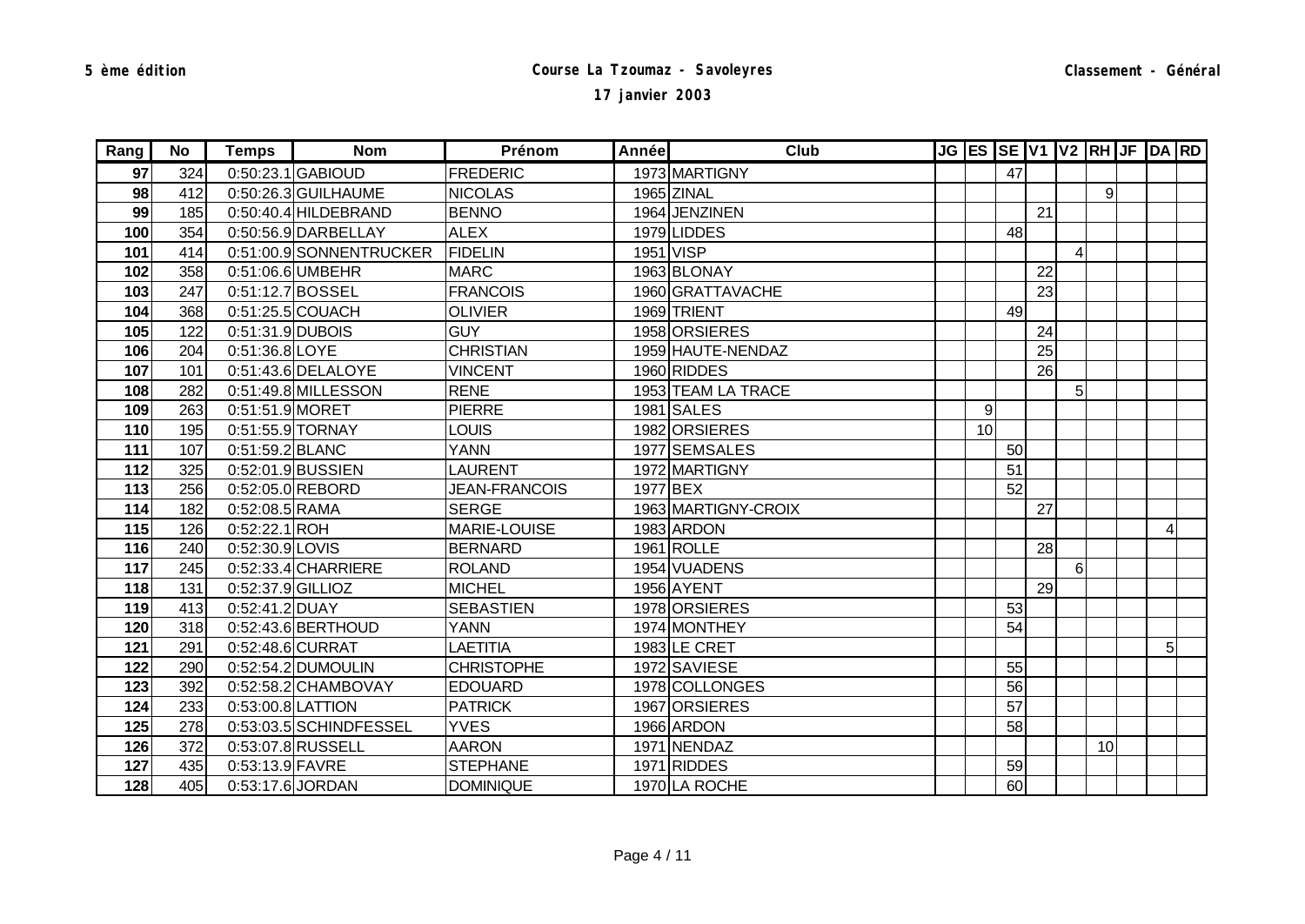| Rang | No  | <b>Temps</b>     | <b>Nom</b>             | Prénom               | <b>Année</b> | Club                   |                  |    |    |    |                |    |                | JG ES SE V1 V2 RH JF DA RD |  |
|------|-----|------------------|------------------------|----------------------|--------------|------------------------|------------------|----|----|----|----------------|----|----------------|----------------------------|--|
| 129  | 148 | 0:53:34.1 DIAQUE |                        | <b>CHRISTINE</b>     |              | 1964 MONTHEY           |                  |    |    |    |                |    |                | $6 \mid$                   |  |
| 130  | 377 | 0:53:41.2 ABBET  |                        | <b>STEPHANE</b>      |              | 1974 MARTIGNY          |                  |    | 61 |    |                |    |                |                            |  |
| 131  | 426 |                  | 0:53:53.6 REICHENBACH  | <b>DANIEL</b>        |              | 1965 CHAMPEX           |                  |    | 62 |    |                |    |                |                            |  |
| 132  | 310 | 0:54:02.3 MOOS   |                        | <b>YVAN</b>          |              | 1973 AYENT             |                  |    | 63 |    |                |    |                |                            |  |
| 133  | 422 |                  | 0:54:06.6 JOLLIEN      | PIERRE-DIDIER        |              | 1963 MARTIGNY          |                  |    |    | 30 |                |    |                |                            |  |
| 134  | 409 |                  | 0:54:08.5 BRODARD      | <b>DAMIEN</b>        |              | 1971 LA ROCHE          |                  |    | 64 |    |                |    |                |                            |  |
| 135  | 189 | $0:54:12.8$ GEX  |                        | <b>GERALD</b>        |              | 1955 FULLY             |                  |    |    | 31 |                |    |                |                            |  |
| 136  | 183 | 0:54:16.0 FAVRE  |                        | <b>GUY</b>           |              | 1952 CRANS-MONTANA     |                  |    |    |    | $\overline{7}$ |    |                |                            |  |
| 137  | 395 | 0:54:22.2 WICHT  |                        | <b>GAETAN</b>        |              | 1981 BULLE             |                  | 11 |    |    |                |    |                |                            |  |
| 138  | 208 |                  | 0:54:26.9 VACHERON     | <b>JACQUES</b>       |              | 1967 VEVEY             |                  |    | 65 |    |                |    |                |                            |  |
| 139  | 331 |                  | 0:54:35.7 REYNARD      | <b>BASILE</b>        |              | 1944 SAVIESE           |                  |    |    |    |                | 11 |                |                            |  |
| 140  | 429 | 0:54:38.4 PITTEX |                        | <b>DANIEL</b>        |              | 1976 LA FORCLAZ        |                  |    | 66 |    |                |    |                |                            |  |
| 141  | 254 |                  | 0:54:42.6 MARMET       | <b>PHILIPPE</b>      |              | 1967 SAANEN            |                  |    | 67 |    |                |    |                |                            |  |
| 142  | 176 |                  | 0:54:47.0 BERTHOLET    | <b>CHRISTIAN</b>     |              | 1968 SAILLON           |                  |    | 68 |    |                |    |                |                            |  |
| 143  | 235 | 0:54:51.3 MAITRE |                        | <b>REGIS</b>         |              | 1980 LA SAGE           |                  |    | 69 |    |                |    |                |                            |  |
| 144  | 305 |                  | $0:54:56.3$ MEILLAND   | <b>JEROME</b>        |              | 1972 AIGLE             |                  |    | 70 |    |                |    |                |                            |  |
| 145  | 284 | 0:55:06.5 SAUVY  |                        | <b>JEAN-FRANCOIS</b> |              | 1962 VILLARS-SUR-GLANE |                  |    |    | 32 |                |    |                |                            |  |
| 146  | 428 |                  | $0:55:12.8$ CRETTENAND | <b>DOMINIQUE</b>     |              | 1965 RIDDES            |                  |    | 71 |    |                |    |                |                            |  |
| 147  | 361 | 0:55:25.9 CURRAT |                        | <b>VINCENT</b>       |              | 1988 LE CRET           | 8                |    |    |    |                |    |                |                            |  |
| 148  | 403 | 0:55:28.2 GIROUD |                        | <b>STEPHANE</b>      |              | 1968 LA ROCHE          |                  |    | 72 |    |                |    |                |                            |  |
| 149  | 333 | 0:55:30.3 FAVRE  |                        | <b>JEAN-MAURICE</b>  |              | 1964 RIDDES            |                  |    |    | 33 |                |    |                |                            |  |
| 150  | 320 | 0:55:35.1 DENIS  |                        | <b>JEAN-LUC</b>      |              | 1971 OVRONNAZ          |                  |    | 73 |    |                |    |                |                            |  |
| 151  | 123 | 0:55:42.7 HUGON  |                        | <b>FREDDY</b>        |              | 1972 MARTIGNY          |                  |    | 74 |    |                |    |                |                            |  |
| 152  | 420 |                  | 0:55:48.8 GAILLARD     | <b>STEPHANE</b>      |              | 1975 LA ROCHE          |                  |    | 75 |    |                |    |                |                            |  |
| 153  | 415 | 0:55:53.4 BURGI  |                        | <b>MICHEL</b>        |              | 1971 ZINAL             |                  |    | 76 |    |                |    |                |                            |  |
| 154  | 210 | 0:55:59.0 FAVRE  |                        | <b>EMILIE</b>        |              | 1988 VACHERESSE France |                  |    |    |    |                |    |                |                            |  |
| 155  | 288 |                  | 0:56:04.3 RICHARD      | <b>MIREILLE</b>      |              | 1989 EVIONNAZ          |                  |    |    |    |                |    | $\overline{2}$ |                            |  |
| 156  | 277 |                  | 0:56:08.8 GABIOUD      | <b>BERNARD</b>       |              | 1966 ORSIERES          |                  |    | 77 |    |                |    |                |                            |  |
| 157  | 193 |                  | 0:56:12.7 CARRUPT      | <b>STEPHANE</b>      |              | 1965 CONTHEY           |                  |    |    |    |                | 12 |                |                            |  |
| 158  | 168 |                  | 0:56:14.4 TROILLET     | <b>JEROME</b>        |              | 1988 VERSEGERES        | $\boldsymbol{9}$ |    |    |    |                |    |                |                            |  |
| 159  | 180 |                  | 0:56:16.8 CURCHOD      | PIERRE-ANDRE         |              | 1962 MAURAZ            |                  |    |    | 34 |                |    |                |                            |  |
| 160  | 442 |                  | 0:56:20.3 MORLET       | <b>VINCENT</b>       |              | 1979 CHERMIGNON        |                  |    | 78 |    |                |    |                |                            |  |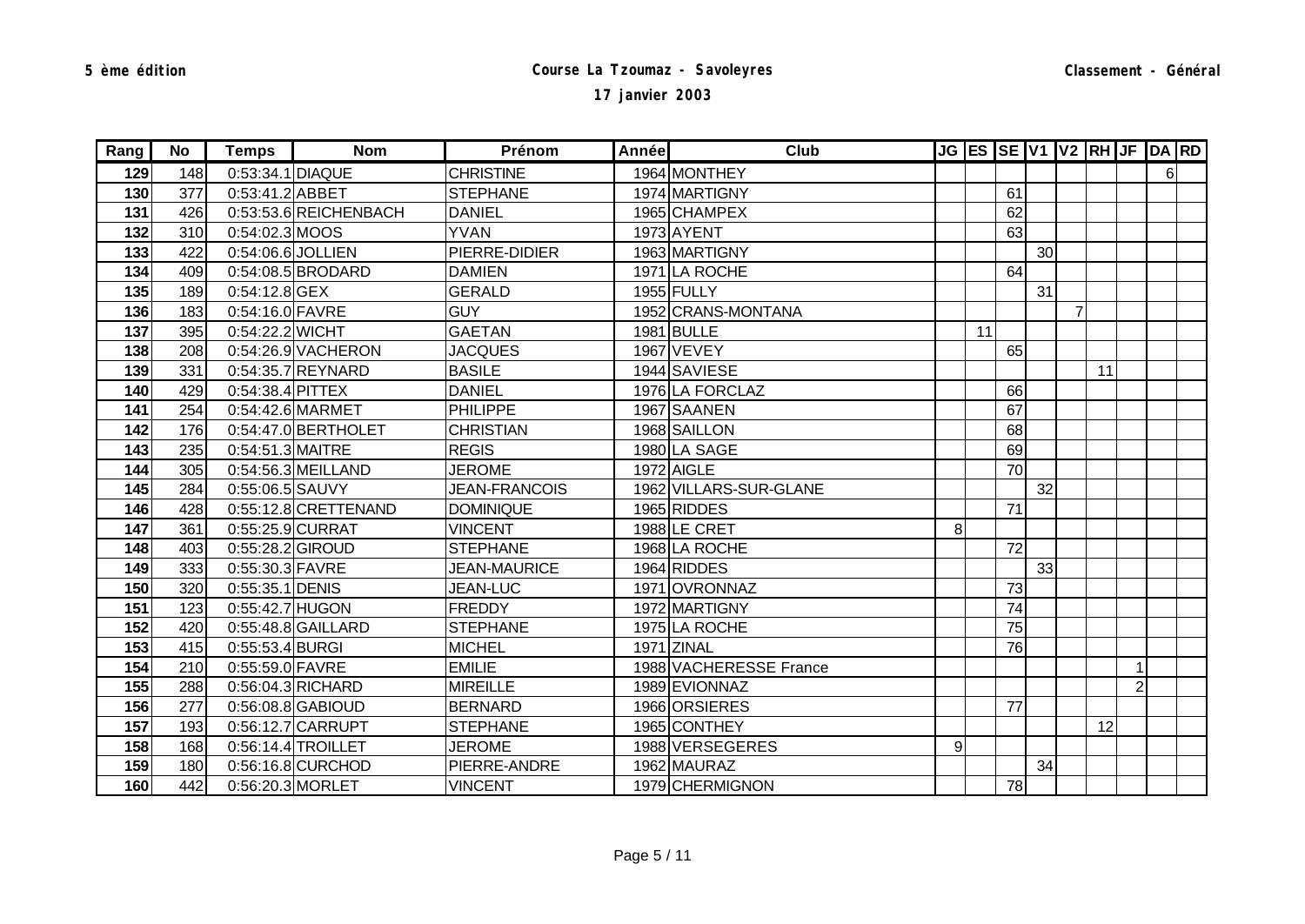| Rang | No  | Temps             | <b>Nom</b>              | Prénom             | Année | Club                    |    |    |    |    |                | JG ES SE V1 V2 RH JF DA RD |                 |  |
|------|-----|-------------------|-------------------------|--------------------|-------|-------------------------|----|----|----|----|----------------|----------------------------|-----------------|--|
| 161  | 258 |                   | 0:56:24.6 EBENER        | <b>JEAN-ROMAIN</b> |       | 1960 GRIMISUAT          |    |    |    | 35 |                |                            |                 |  |
| 162  | 411 |                   | 0:56:28.8 BAUMANN       | <b>RENE</b>        |       | 1954 ZINAL              |    |    |    |    | 8 <sup>1</sup> |                            |                 |  |
| 163  | 222 |                   | 0:56:34.1 CARRON-BENDER | <b>ANNE</b>        |       | 1964 FULLY              |    |    |    |    |                |                            | $\overline{7}$  |  |
| 164  | 438 |                   | 0:56:38.7 SCHMIDT       | <b>FREDERIC</b>    |       | 1973 LA CHAUX-DE-FONDS  |    |    | 79 |    |                |                            |                 |  |
| 165  | 357 | 0:56:43.5 JOBIN   |                         | <b>NICOLAS</b>     |       | 1968 ROMANEL            |    |    | 80 |    |                |                            |                 |  |
| 166  | 306 |                   | 0:56:49.2 SCHUWEY       | <b>FREDDY</b>      |       | 1958 LA TOUR            |    |    |    | 36 |                |                            |                 |  |
| 167  | 220 | 0:56:53.5 MEIA    |                         | <b>VINCE</b>       |       | 1967 VILLETTE           |    |    | 81 |    |                |                            |                 |  |
| 168  | 417 |                   | 0:56:56.1 BRUCHEZ       | <b>PIERRE</b>      |       | 1982 LOURTIER           |    | 12 |    |    |                |                            |                 |  |
| 169  | 419 |                   | 0:56:58.0 GUIGNARD      | <b>FRANCIS</b>     |       | 1947 L'ISLE             |    |    |    |    | $\overline{9}$ |                            |                 |  |
| 170  | 337 | 0:57:01.1 BLANC   |                         | <b>AUDE</b>        |       | 1979 PONT-LA-VILLE      |    |    |    |    |                |                            | 8 <sup>1</sup>  |  |
| 171  | 346 |                   | 0:57:03.9 BOURGEOIS     | <b>FREDERIC</b>    |       | 1972 BOVERNIER          |    |    | 82 |    |                |                            |                 |  |
| 172  | 349 |                   | 0:57:06.6 BOURGEOIS     | <b>EDDY</b>        |       | 1975 BOVERNIER          |    |    | 83 |    |                |                            |                 |  |
| 173  | 120 | 0:57:10.5 ROH     |                         | <b>EMMANUEL</b>    |       | 1985 ARDON              | 10 |    |    |    |                |                            |                 |  |
| 174  | 348 |                   | 0:57:12.6 BOURGEOIS     | PIERRE-YVES        |       | 1973 BOVERNIER          |    |    | 84 |    |                |                            |                 |  |
| 175  | 302 |                   | 0:57:46.8 SARRASIN      | <b>PIERRE</b>      |       | 1959 LES VALETTES       |    |    |    | 37 |                |                            |                 |  |
| 176  | 140 |                   | 0:57:58.0 CRETTENAND    | <b>WILLY</b>       |       | 1959 MARTIGNY           |    |    |    | 38 |                |                            |                 |  |
| 177  | 198 | 0:57:59.5 FEUZ    |                         | <b>JOSE</b>        |       | 1969 BEX                |    |    | 85 |    |                |                            |                 |  |
| 178  | 257 |                   | 0:58:02.3 VACONE        | <b>FREDERIC</b>    |       | 1972 ALLMENDINGER       |    |    | 86 |    |                |                            |                 |  |
| 179  | 276 |                   | 0:58:04.5 GABLER        | <b>CLARK</b>       |       | 1960 VILLARS-LE-TERROIR |    |    |    | 39 |                |                            |                 |  |
| 180  | 378 | 0:58:07.8 LUISIER |                         | <b>MARIE</b>       |       | 1981 FULLY              |    |    |    |    |                |                            | 9               |  |
| 181  | 307 | 0:58:15.0 HAGER   |                         | <b>FRANCOISE</b>   |       | 1968 LAVEY              |    |    |    |    |                |                            | 10 <sup>1</sup> |  |
| 182  | 421 | 0:58:18.9 REY     |                         | <b>YVES</b>        |       | 1968 ICOGNE             |    |    | 87 |    |                |                            |                 |  |
| 183  | 127 |                   | 0:58:27.7 RICHARD       | <b>SYLVIE</b>      |       | 1983 EVIONNAZ           |    |    |    |    |                |                            | 11              |  |
| 184  | 239 |                   | 0:58:39.6 BRINGOLF      | <b>JEF</b>         |       | 1953 SION               |    |    |    |    | 10             |                            |                 |  |
| 185  | 350 |                   | 0:58:43.2 SCHLAEFLI     | <b>LAURENT</b>     |       | 1971 ORSONNENS          |    |    | 88 |    |                |                            |                 |  |
| 186  | 187 |                   | 0:58:48.2 AVANTHAY      | <b>PHILIPPE</b>    |       | 1957 CHAMPERY           |    |    |    | 40 |                |                            |                 |  |
| 187  | 141 |                   | 0:58:57.1 CRETTENAND    | <b>YVAN</b>        |       | 1989 MARTIGNY           | 11 |    |    |    |                |                            |                 |  |
| 188  | 344 |                   | 0:59:00.3 CHASSOT       | PIERRE-ALAIN       |       | 1970 EPAGNY             |    |    | 89 |    |                |                            |                 |  |
| 189  | 407 | 0:59:02.8 BAPST   |                         | <b>DAMIEN</b>      |       | 1985 PONT-LA-VILLE      | 12 |    |    |    |                |                            |                 |  |
| 190  | 432 | 0:59:05.3 JORIS   |                         | <b>GUILLAUME</b>   |       | 1982 VOLLEGES           |    | 13 |    |    |                |                            |                 |  |
| 191  | 408 | 0:59:07.4 PACHE   |                         | <b>JOSE</b>        |       | 1980 PONT-LA-VILLE      |    |    | 90 |    |                |                            |                 |  |
| 192  | 332 |                   | 0:59:09.7 BRUTTIN       | <b>CHRISTOPHE</b>  |       | 1971 GRONE              |    |    | 91 |    |                |                            |                 |  |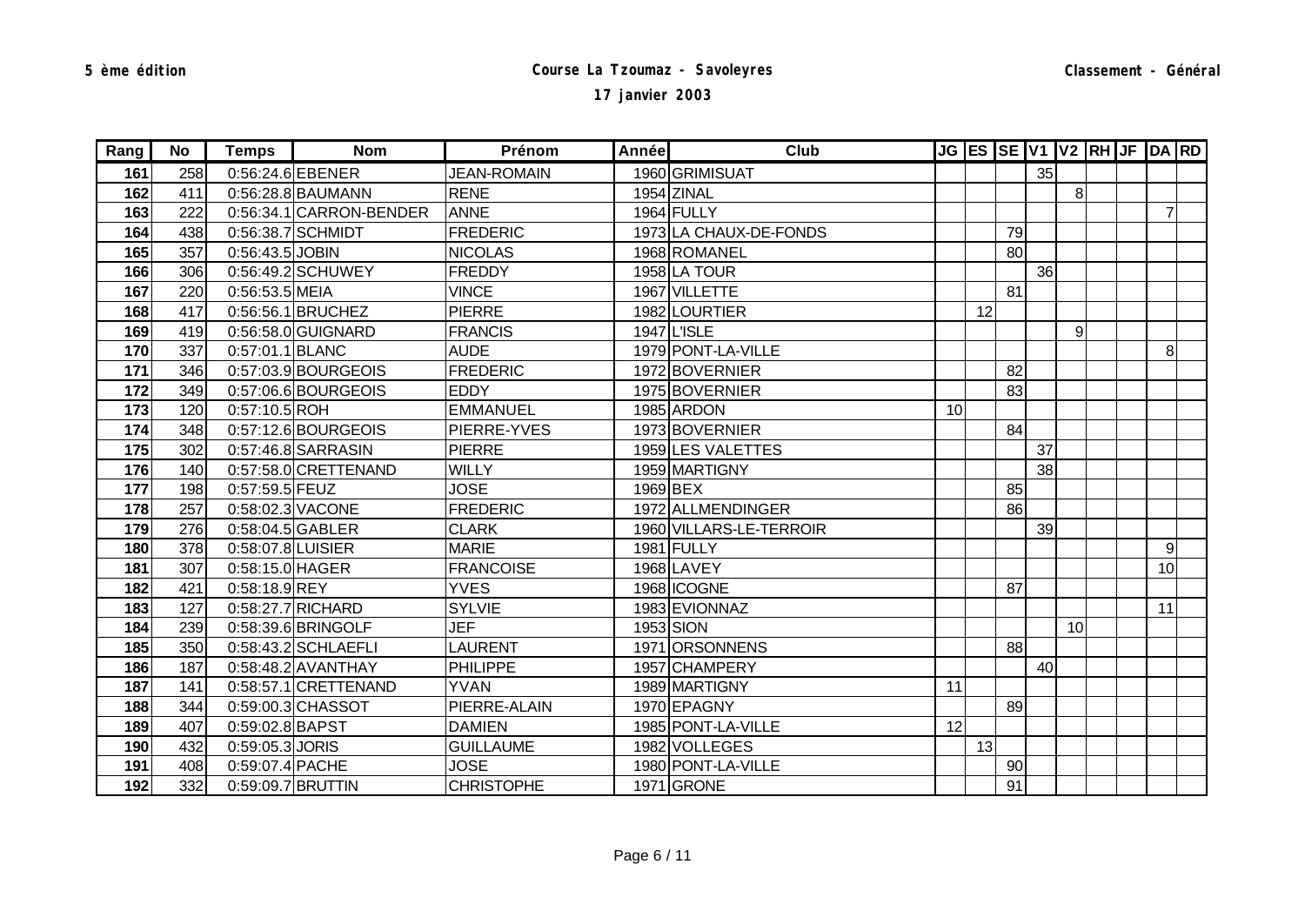| Rang | No  | <b>Temps</b>      | <b>Nom</b>            | Prénom                 | Année | Club                    |    |     |    |    |    | JG ES SE V1 V2 RH JF DA RD |    |  |
|------|-----|-------------------|-----------------------|------------------------|-------|-------------------------|----|-----|----|----|----|----------------------------|----|--|
| 193  | 145 | 0:59:12.1 SIERRO  |                       | <b>CLAUDE-ALAIN</b>    |       | 1951 MIEGE              |    |     |    | 11 |    |                            |    |  |
| 194  | 416 | 0:59:15.2 FLUCK   |                       | <b>LAURENT</b>         |       | 1968 ZINAL              |    | 92  |    |    |    |                            |    |  |
| 195  | 133 | 0:59:18.1 MOIX    |                       | <b>MARCO</b>           |       | 1967 SAINT-MAURICE      |    | 93  |    |    |    |                            |    |  |
| 196  | 194 | 0:59:20.5 ALFIERI |                       | <b>RAPHAEL</b>         |       | 1975 CONTHEY            |    |     |    |    | 13 |                            |    |  |
| 197  | 285 |                   | 0:59:23.1 SEYDOUX     | <b>ISABELLE</b>        |       | 1962 BULLE              |    |     |    |    |    |                            | 12 |  |
| 198  | 281 |                   | 0:59:28.0 PERRUCHOUD  | <b>MATHIAS</b>         |       | 1974 CHERMIGNONS-BAS    |    | 94  |    |    |    |                            |    |  |
| 199  | 121 |                   | 0:59:45.4 ROUILLER    | <b>JEAN-MARCEL</b>     |       | 1967 VERNAYAZ           |    | 95  |    |    |    |                            |    |  |
| 200  | 144 |                   | 0:59:50.0 CLAVIEN     | <b>NICOLE</b>          |       | 1973 MIEGE              |    |     |    |    |    |                            | 13 |  |
| 201  | 219 |                   | 1:00:05.6 STETTLER    | <b>YVES</b>            |       | 1980 VERBIER            |    | 96  |    |    |    |                            |    |  |
| 202  | 264 |                   | $1:00:14.4$ PANNATIER | <b>RENAUD</b>          |       | 1967 FULLY              |    | 97  |    |    |    |                            |    |  |
| 203  | 124 |                   | 1:00:26.2 BOCHATAY    | <b>FRANCOISE</b>       |       | 1971 MARTIGNY           |    |     |    |    |    |                            | 14 |  |
| 204  | 369 |                   | 1:00:33.5 TERRETTAZ   | <b>JEROME</b>          |       | 1980 LE LEVRON          |    | 98  |    |    |    |                            |    |  |
| 205  | 391 | 1:00:37.5 MOULIN  |                       | <b>FABRICE</b>         |       | 1977 VOLLEGES           |    | 99  |    |    |    |                            |    |  |
| 206  | 314 | 1:00:40.9 BENEY   |                       | <b>ALAIN</b>           |       | 1962 GRIMISUAT          |    |     | 41 |    |    |                            |    |  |
| 207  | 214 |                   | 1:00:42.3 GACHET      | <b>MICHEL</b>          |       | 1978 CHARMEY            |    | 100 |    |    |    |                            |    |  |
| 208  | 303 | 1:00:56.2 KOHL    |                       | <b>STEPHAN</b>         |       | 1963 BRAMOIS            |    |     | 42 |    |    |                            |    |  |
| 209  | 213 | 1:01:14.3 ROOS    |                       | <b>DAMIEN</b>          |       | 1977 PRAROMAN-LE-MOURET |    | 101 |    |    |    |                            |    |  |
| 210  | 406 |                   | 1:01:20.0 BRODARD     | <b>ERIC</b>            |       | 1967 LA ROCHE           |    | 102 |    |    |    |                            |    |  |
| 211  | 367 | 1:01:26.0 SAVIOZ  |                       | <b>BERTRAND</b>        |       | 1968 TRIENT             |    | 103 |    |    |    |                            |    |  |
| 212  | 280 |                   | 1:01:32.3 ROSSIER     | <b>JEAN-MARIE</b>      |       | 1957 SAILLON            |    |     | 43 |    |    |                            |    |  |
| 213  | 184 |                   | 1:01:47.1 MONNAY      | <b>PATRICK</b>         |       | 1963 SAINT-MAURICE      |    |     | 44 |    |    |                            |    |  |
| 214  | 418 |                   | 1:01:51.0 BENDER      | <b>DIDIER</b>          |       | 1974 FULLY              |    | 104 |    |    |    |                            |    |  |
| 215  | 424 | 1:02:04.1 JOSSI   |                       | <b>PHILIPPE</b>        |       | 1964 VIONNAZ            |    |     | 45 |    |    |                            |    |  |
| 216  | 157 |                   | 1:02:11.9 GANDER      | <b>JEAN-FRANCOIS</b>   |       | 1948 SALVAN             |    |     |    | 12 |    |                            |    |  |
| 217  | 382 |                   | 1:02:16.9 JORDAN      | <b>SEBASTIEN</b>       |       | 1977 EUSEIGNE           |    | 105 |    |    |    |                            |    |  |
| 218  | 386 | 1:02:36.5 GALLA   |                       | <b>STEPHANE</b>        |       | 1978 SAINT-CERGUE       |    | 106 |    |    |    |                            |    |  |
| 219  | 179 | 1:02:40.8 ABBET   |                       | <b>LIONEL</b>          |       | 1981 LE LEVRON          | 14 |     |    |    |    |                            |    |  |
| 220  | 110 | 1:02:43.1 BECHE   |                       | <b>JEAN-CHRISTOPHE</b> |       | 1960 CHAMONIX           |    |     | 46 |    |    |                            |    |  |
| 221  | 253 |                   | 1:02:45.8 NICOLIER    | <b>THIERRY</b>         |       | 1963 LES MOULINS        |    |     | 47 |    |    |                            |    |  |
| 222  | 236 |                   | 1:02:50.6 GASPOZ      | <b>CEDRIC</b>          |       | 1982 LA SAGE            | 15 |     |    |    |    |                            |    |  |
| 223  | 338 |                   | 1:03:06.1 LAMBIEL     | <b>MARIE-PAUL</b>      |       | 1966 RIDDES             |    |     |    |    |    |                            | 15 |  |
| 224  | 268 | 1:03:11.6 REY     |                       | PAUL-HENRI             |       | 1979 FLANTHEY           |    | 107 |    |    |    |                            |    |  |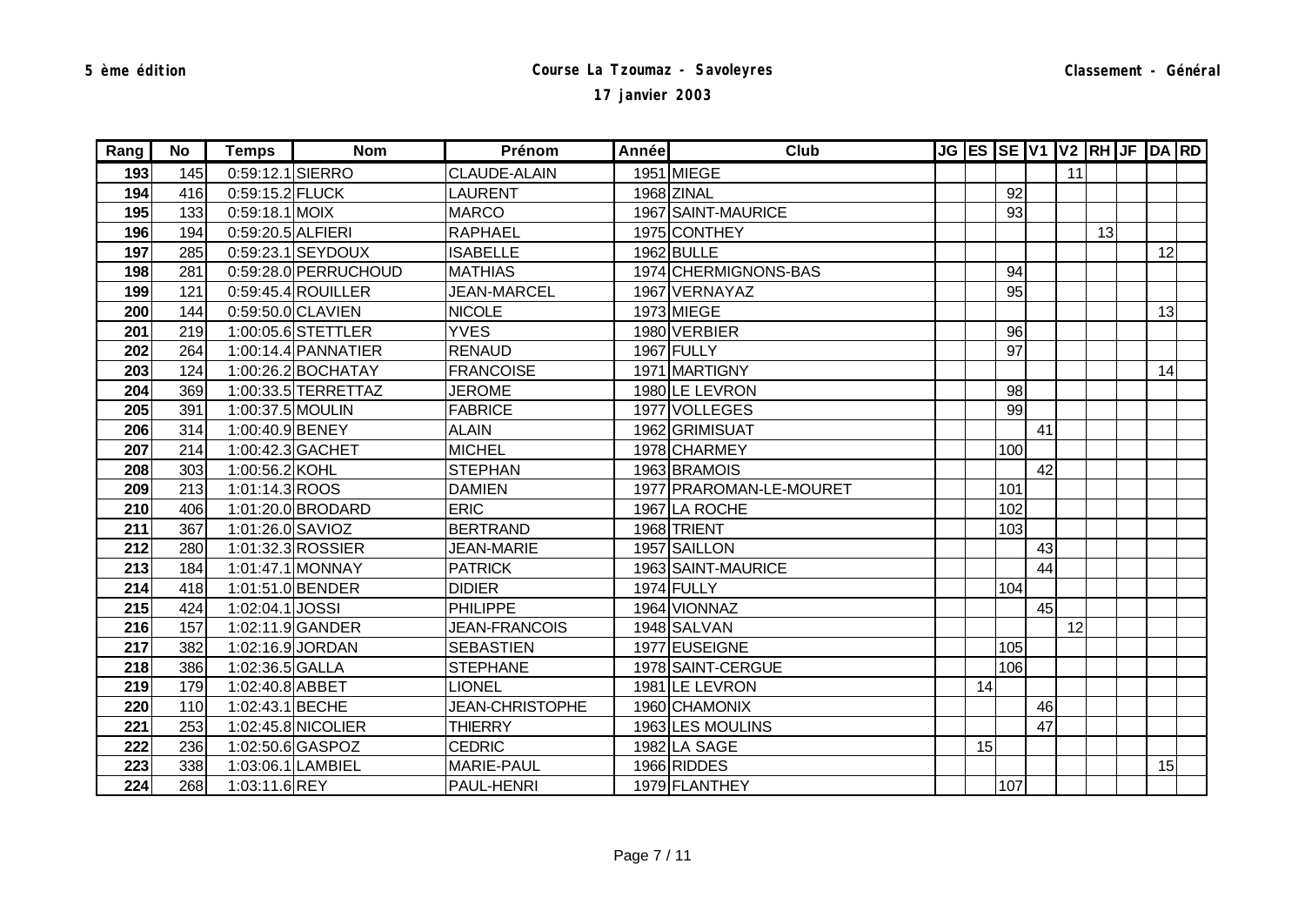| Rang | No  | <b>Temps</b>     | <b>Nom</b>           | Prénom             | Année | Club                  |    |    |     |    |    | JG ES SE V1 V2 RH JF DA RD |    |  |
|------|-----|------------------|----------------------|--------------------|-------|-----------------------|----|----|-----|----|----|----------------------------|----|--|
| 225  | 383 |                  | 1:03:21.2 VUISSOZ    | <b>JEAN-RENE</b>   |       | 1967 VETROZ           |    |    | 108 |    |    |                            |    |  |
| 226  | 166 | 1:03:30.7 BOVIER |                      | <b>PAUL</b>        |       | 1968 HEREMENCE        |    |    | 109 |    |    |                            |    |  |
| 227  | 352 | 1:03:35.2 GALE   |                      | <b>BENJAMIN</b>    |       | 1989 AIGLE            | 13 |    |     |    |    |                            |    |  |
| 228  | 155 |                  | 1:03:37.7 CRETTENAND | <b>KEVIN</b>       |       | 1985 ISERABLES        | 14 |    |     |    |    |                            |    |  |
| 229  | 162 | 1:03:39.3 BOLLAY |                      | <b>ANDRE</b>       |       | 1944 LAVEY-LES-BAINS  |    |    |     |    | 13 |                            |    |  |
| 230  | 301 |                  | 1:03:47.0 CHARRIERE  | <b>DORIS</b>       |       | 1983 VUADENS          |    |    |     |    |    |                            | 16 |  |
| 231  | 231 | 1:03:52.8 SIERRO |                      | <b>PATRICK</b>     |       | 1977 EUSEIGNE         |    |    | 110 |    |    |                            |    |  |
| 232  | 212 | 1:03:58.7 FAVRE  |                      | <b>CEDRIC</b>      |       | 1978 PRINGY           |    |    | 111 |    |    |                            |    |  |
| 233  | 142 | 1:04:02.8 SIERRO |                      | <b>JULIEN</b>      |       | 1980 MIEGE            |    |    | 112 |    |    |                            |    |  |
| 234  | 423 |                  | 1:04:38.9 GOSTELI    | <b>FREDERIC</b>    |       | 1972 MARLY            |    |    | 113 |    |    |                            |    |  |
| 235  | 234 | 1:04:44.4 THEUX  |                      | <b>MARCEL</b>      |       | 1988 ORSIERES         | 15 |    |     |    |    |                            |    |  |
| 236  | 437 |                  | 1:04:59.0 COUTAZ     | <b>LIONEL</b>      |       | 1974 SAINT-MAURICE    |    |    | 114 |    |    |                            |    |  |
| 237  | 114 |                  | 1:05:10.6 VOUILLOZ   | <b>ERIC</b>        |       | 1968 MARTIGNY         |    |    | 115 |    |    |                            |    |  |
| 238  | 228 |                  | $1:05:18.1$ CHAPPUIS | <b>VINCENT</b>     |       | 1973 MARTIGNY-COMBE   |    |    | 116 |    |    |                            |    |  |
| 239  | 279 |                  | 1:05:23.4 PANCHAUD   | <b>PASCAL</b>      |       | 1959 SAILLON          |    |    |     | 48 |    |                            |    |  |
| 240  | 237 | 1:05:35.4 KRONG  |                      | <b>LEO</b>         |       | 1938 SAINT-TRIPHON    |    |    |     |    | 14 |                            |    |  |
| 241  | 404 | 1:05:38.2 RAUSIS |                      | <b>PASCAL</b>      |       | 1967 LA ROCHE         |    |    | 117 |    |    |                            |    |  |
| 242  | 248 |                  | 1:05:46.4 CLEMENT    | <b>FABIENNE</b>    |       | 1971 VUADENS          |    |    |     |    |    |                            | 17 |  |
| 243  | 356 |                  | 1:06:07.0 SALAMIN    | <b>ISALINE</b>     |       | 1989 SION             |    |    |     |    |    | 3 <sup>1</sup>             |    |  |
| 244  | 311 |                  | 1:06:11.2 DARBELLAY  | <b>FRANCOIS</b>    |       | 1972 ANZERE           |    |    | 118 |    |    |                            |    |  |
| 245  | 125 | 1:06:21.9 FORT   |                      | <b>FREDERIC</b>    |       | 1973 ISERABLES        |    |    | 119 |    |    |                            |    |  |
| 246  | 364 |                  | 1:06:39.1 BLASER     | <b>VALENTIN</b>    |       | 1983 APPLES           |    | 16 |     |    |    |                            |    |  |
| 247  | 261 | 1:06:42.8 AYMON  |                      | <b>YVONNE</b>      |       | 1967 EVIONNAZ         |    |    |     |    |    |                            | 18 |  |
| 248  | 343 |                  | 1:06:50.8 METTAZ     | <b>GREGOIRE</b>    |       | 1982 FULLY            |    | 17 |     |    |    |                            |    |  |
| 249  | 399 | 1:06:56.2 GRAND  |                      | <b>FABRICE</b>     |       | 1970 AYENT            |    |    | 120 |    |    |                            |    |  |
| 250  | 111 | 1:07:10.2 NEY    |                      | <b>NICOLE</b>      |       | 1956 MAYENS-DE-RIDDES |    |    |     |    |    |                            | 19 |  |
| 251  | 160 |                  | 1:07:16.1 BRUCHEZ    | <b>GUY</b>         |       | 1951 SAINT-MAURICE    |    |    |     |    | 15 |                            |    |  |
| 252  | 410 |                  | 1:07:25.0 ROCHAT     | <b>SEBASTIEN</b>   |       | 1983 COSSONAY         |    | 18 |     |    |    |                            |    |  |
| 253  | 270 | 1:07:34.2 AYMON  |                      | <b>PASCAL</b>      |       | 1962 EVIONNAZ         |    |    |     | 49 |    |                            |    |  |
| 254  | 345 | 1:07:43.2 RIME   |                      | <b>BENOIT</b>      |       | 1970 BULLE            |    |    | 121 |    |    |                            |    |  |
| 255  | 387 |                  | 1:07:49.5 GERBER     | <b>FRANCOIS</b>    |       | 1970 CULLY            |    |    | 122 |    |    |                            |    |  |
| 256  | 353 | 1:08:20.5 GALE   |                      | <b>JEAN-CLAUDE</b> |       | 1960 AIGLE            |    |    |     | 50 |    |                            |    |  |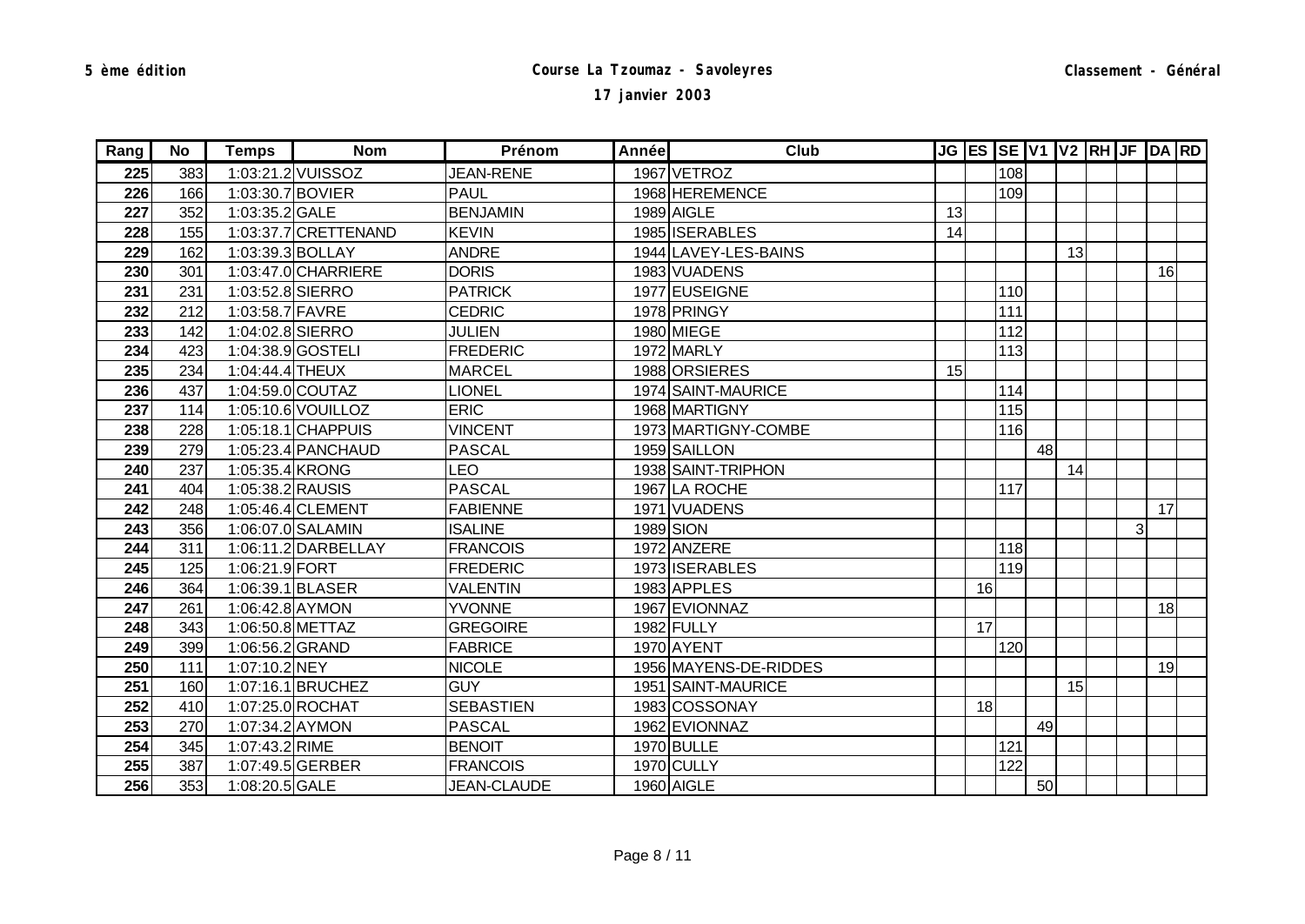| Rang | <b>No</b> | <b>Temps</b>      | <b>Nom</b>           | Prénom             | Année | Club                   |  |     |    |    | JG ES SE V1 V2 RH JF DA RD |    |  |
|------|-----------|-------------------|----------------------|--------------------|-------|------------------------|--|-----|----|----|----------------------------|----|--|
| 257  | 273       |                   | 1:08:24.9 CONSTANTIN | <b>HUBERT</b>      |       | 1965 SAVIESE           |  | 123 |    |    |                            |    |  |
| 258  | 177       |                   | 1:08:30.5 MURISIER   | <b>CEDRIC</b>      |       | 1973LE LEVRON          |  | 124 |    |    |                            |    |  |
| 259  | 365       | 1:08:39.1 LUISIER |                      | ANNE-LAURE         |       | 1975 FULLY             |  |     |    |    |                            | 20 |  |
| 260  | 342       |                   | 1:08:43.8 DORSAZ     | <b>JEREMIE</b>     |       | 1978 LE CHABLES        |  | 125 |    |    |                            |    |  |
| 261  | 336       | 1:08:47.6 BLATTI  |                      | <b>SANDRINE</b>    |       | 1982 SULLENS           |  |     |    |    |                            | 21 |  |
| 262  | 389       |                   | 1:08:49.7 MALERA     | <b>PHILIPPE</b>    |       | 1968 PRILLY            |  | 126 |    |    |                            |    |  |
| 263  | 262       | 1:09:37.5 BEGUIN  |                      | <b>JEAN-PIERRE</b> |       | 1955 MAYENS-DE-RIDDES  |  |     | 51 |    |                            |    |  |
| 264  | 340       |                   | 1:10:21.8 DORSAZ     | <b>VALERIE</b>     |       | 1980 LE CHABLE         |  |     |    |    |                            | 22 |  |
| 265  | 161       | 1:10:25.9 SHORT   |                      | <b>LINE</b>        |       | 1959 SAVIESE           |  |     |    |    |                            | 23 |  |
| 266  | 167       | 1:10:27.8 SIERRO  |                      | <b>MICHEL</b>      |       | 1955 VEX               |  |     | 52 |    |                            |    |  |
| 267  | 374       |                   | 1:10:33.6 BERETTA    | <b>STEPHANE</b>    |       | 1967 MARTIGNY          |  | 127 |    |    |                            |    |  |
| 268  | 153       | 1:10:36.4 FAVRE   |                      | <b>STEPHANE</b>    |       | 1971 RIDDES            |  | 128 |    |    |                            |    |  |
| 269  | 203       | 1:11:58.7 GEX     |                      | <b>NADINE</b>      |       | 1962 ST-MAURICE        |  |     |    |    |                            | 24 |  |
| 270  | 138       | 1:12:03.4 GROSS   |                      | <b>JEROME</b>      |       | 1963 ST-MAURICE        |  |     | 53 |    |                            |    |  |
| 271  | 118       |                   | 1:12:04.2 GAILLARD   | PIERRE-ANDRE       |       | 1962 ARDON             |  |     | 54 |    |                            |    |  |
| 272  | 156       |                   | 1:12:05.4 DENTAN     | <b>CORINNE</b>     |       | 1968 PULLY             |  |     |    |    |                            | 25 |  |
| 273  | 158       |                   | 1:12:07.8 WARIDEL    | <b>FRANCOIS</b>    |       | 1963 LAUSANNE          |  |     | 55 |    |                            |    |  |
| 274  | 154       | 1:12:10.7 BAEHNI  |                      | <b>JEAN-DANIEL</b> |       | 1951 ORBE              |  |     |    | 16 |                            |    |  |
| 275  | 134       | 1:12:12.5 SCHILD  |                      | <b>VALERIE</b>     |       | 1980 LA CHAUX-DE-FONDS |  |     |    |    |                            | 26 |  |
| 276  | 135       | 1:12:14.7 GILLIOZ |                      | <b>CHRISTOPHE</b>  |       | 1975 SION              |  | 129 |    |    |                            |    |  |
| 277  | 159       |                   | 1:12:17.9 BURREN     | <b>ROLAND</b>      |       | 1967 LAUSANNE          |  | 130 |    |    |                            |    |  |
| 278  | 238       | 1:12:44.9 MENGIS  |                      | <b>GABRIELLE</b>   |       | 1957 SION              |  |     |    |    |                            | 27 |  |
| 279  | 430       | 1:12:48.9 FELLAY  |                      | <b>JACQUES</b>     |       | 1974 CHOEX             |  | 131 |    |    |                            |    |  |
| 280  | 304       |                   | 1:13:07.0 BOURGEOIS  | <b>ONESIME</b>     |       | 1946 BOVERNIER         |  |     |    | 17 |                            |    |  |
| 281  | 433       | 1:13:14.0 BONVIN  |                      | <b>ERIC</b>        |       | 1971 SIERRE            |  | 132 |    |    |                            |    |  |
| 282  | 229       | 1:13:22.3 COPT    |                      | <b>DANIEL</b>      |       | 1973 MARTIGNY          |  | 133 |    |    |                            |    |  |
| 283  | 436       |                   | 1:14:08.3 PITTELOUD  | <b>NICOLAS</b>     |       | 1973 HAUTE-NENDAZ      |  | 134 |    |    |                            |    |  |
| 284  | 441       | 1:14:50.5 DUTOIT  |                      | <b>DAVID</b>       |       | 1977 LA PRAZ           |  | 135 |    |    |                            |    |  |
| 285  | 163       |                   | 1:15:05.8 DUMOULIN   | <b>YOLANDE</b>     |       | 1960 SAVIESE           |  |     |    |    |                            | 28 |  |
| 286  | 169       | 1:15:11.1 SIERRO  |                      | <b>ALAIN</b>       |       | 1971 HEREMENCE         |  | 136 |    |    |                            |    |  |
| 287  | 119       |                   | 1:15:16.6 DUCREY     | <b>JEAN-MARC</b>   |       | 1963 ARDON             |  |     | 56 |    |                            |    |  |
| 288  | 313       |                   | 1:15:36.4 MEILLAND   | <b>EMMANUEL</b>    |       | 1980 LIDDES            |  | 137 |    |    |                            |    |  |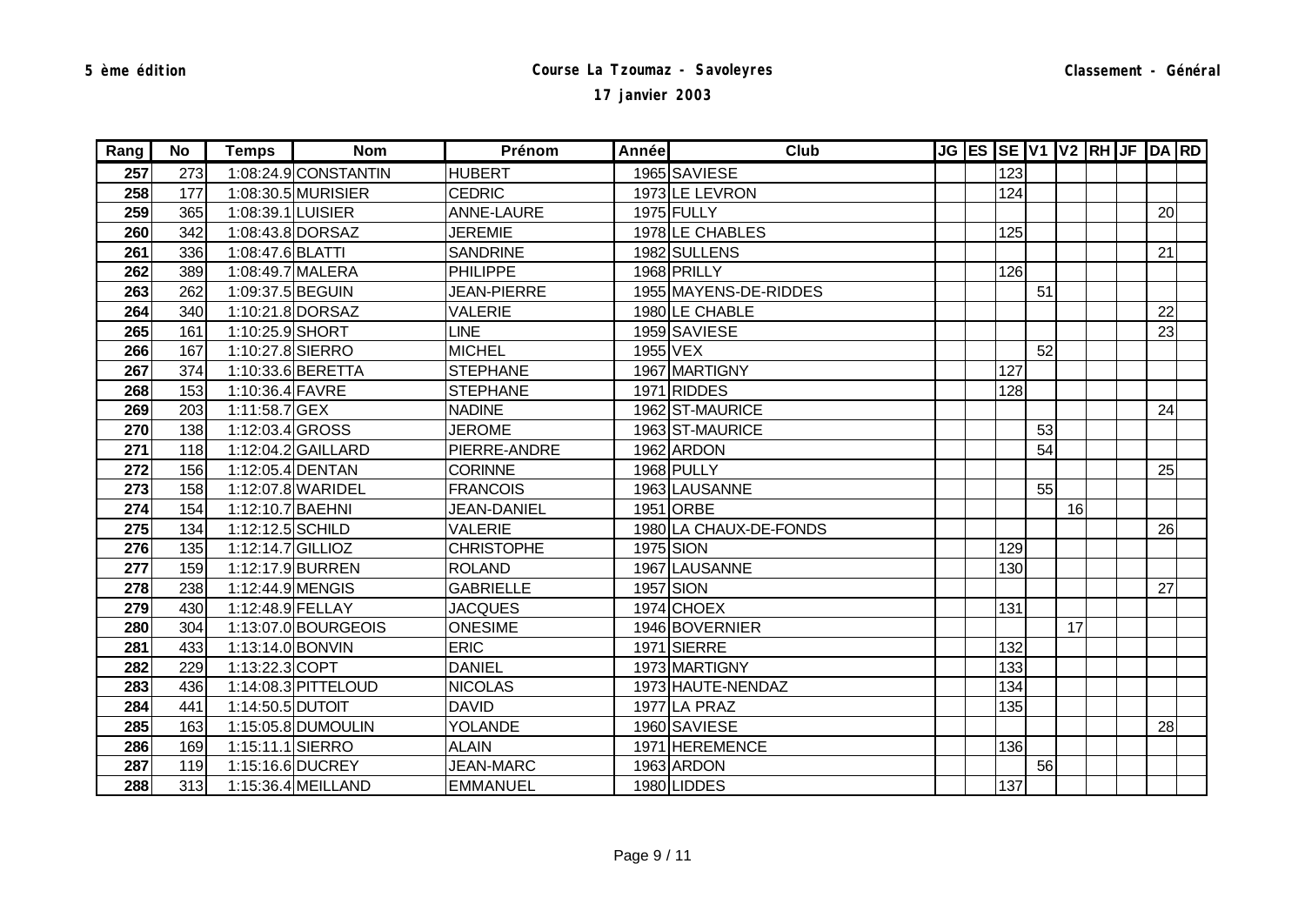| Rang | No  | <b>Temps</b>      | <b>Nom</b>           | Prénom            | Année | Club                  |    |    |     |    |    |    | JG ES SE V1 V2 RH JF DA RD |    |  |
|------|-----|-------------------|----------------------|-------------------|-------|-----------------------|----|----|-----|----|----|----|----------------------------|----|--|
| 289  | 250 |                   | 1:15:44.6 HENNARD    | CLAUDE-ALAIN      |       | 1957 AIGLE            |    |    |     | 57 |    |    |                            |    |  |
| 290  | 137 |                   | 1:15:49.8 DUFFEY     | <b>JEAN-MARIE</b> |       | 1936 MAYENS-DE-RIDDES |    |    |     |    | 18 |    |                            |    |  |
| 291  | 363 |                   | 1:15:59.5 GUIGNARD   | <b>GILLES</b>     |       | 1982 L'ISLE           |    | 19 |     |    |    |    |                            |    |  |
| 292  | 380 |                   | 1:16:19.6 DORSAZ     | <b>HENRI</b>      |       | 1959 FULLY            |    |    |     | 58 |    |    |                            |    |  |
| 293  | 379 | 1:16:21.2 LUISIER |                      | <b>ALBERT</b>     |       | 1960 FULLY            |    |    |     | 59 |    |    |                            |    |  |
| 294  | 400 | 1:16:39.5 PRAZ    |                      | <b>GEORGY</b>     |       | 1949 NENDAZ           |    |    |     |    | 19 |    |                            |    |  |
| 295  | 366 |                   | 1:17:07.4 VILLETTAZ  | <b>KARINE</b>     |       | 1974 LEYTRON          |    |    |     |    |    |    |                            | 29 |  |
| 296  | 427 |                   | 1:17:13.6 PERRITAZ   | JEAN-BERNARD      |       | 1952 SAXON            |    |    |     |    | 20 |    |                            |    |  |
| 297  | 443 |                   | 1:17:16.6 PAUNOVIK   | <b>DARKO</b>      |       | 1978LE BOUVERET       |    |    | 138 |    |    |    |                            |    |  |
| 298  | 347 |                   | 1:17:46.7 ROPRAZ     | <b>PHILIPPE</b>   |       | 1968 EPAGNY           |    |    | 139 |    |    |    |                            |    |  |
| 299  | 202 | 1:18:00.4 PETITE  |                      | <b>GENEVIEVE</b>  |       | 1975 LAUSANNE         |    |    |     |    |    |    |                            | 30 |  |
| 300  | 341 | 1:18:03.8 MINOD   |                      | <b>JEAN-MARC</b>  |       | 1966 YVORNE           |    |    |     |    |    | 14 |                            |    |  |
| 301  | 334 |                   | 1:18:24.8 CORNUT     | <b>EDDY</b>       |       | 1968 VOUVRY           |    |    | 140 |    |    |    |                            |    |  |
| 302  | 385 |                   | 1:18:51.4 DESSARPS   | <b>LAURENT</b>    |       | 1979 TOLOCHENAZ       |    |    | 141 |    |    |    |                            |    |  |
| 303  | 440 | 1:19:01.9 DUTOIT  |                      | <b>ANDRE</b>      |       | 1952 L'ISLE           |    |    |     |    | 21 |    |                            |    |  |
| 304  | 243 | 1:19:15.7 LUISIER |                      | <b>VALERIE</b>    |       | 1966 SAILLON          |    |    |     |    |    |    |                            | 31 |  |
| 305  | 147 |                   | 1:19:21.1 KUFFER     | <b>ALAIN</b>      |       | 1949 VANDOEUVRES      |    |    |     |    | 22 |    |                            |    |  |
| 306  | 197 |                   | 1:19:48.3 BOURGEOIS  | <b>STEPHANE</b>   |       | 1967 BEX              |    |    | 142 |    |    |    |                            |    |  |
| 307  | 319 |                   | 1:19:59.9 MERZARI    | <b>SANDRO</b>     |       | 1942 BOVERNIER        |    |    |     |    | 23 |    |                            |    |  |
| 308  | 312 |                   | 1:20:13.4 MICHELLOD  | <b>YVES</b>       |       | 1981 VERSEGERE        |    | 20 |     |    |    |    |                            |    |  |
| 309  | 242 |                   | 1:20:23.3 CORDONIER  | <b>PRISKA</b>     |       | 1966 SION             |    |    |     |    |    |    |                            | 32 |  |
| 310  | 397 | 1:20:27.3 MOREL   |                      | <b>OLIVIER</b>    |       | 1975 MARTIGNY         |    |    | 143 |    |    |    |                            |    |  |
| 311  | 149 |                   | 1:20:47.9 CULTRONA   | <b>ALFIO</b>      |       | 1974 VOUVRY           |    |    |     |    |    | 15 |                            |    |  |
| 312  | 252 |                   | 1:20:55.3 DEBONS     | <b>CAROLINE</b>   |       | 1979 SION             |    |    |     |    |    |    |                            | 33 |  |
| 313  | 388 |                   | 1:21:05.4 CHAROTTON  | <b>RAPHAEL</b>    |       | 1982 COSSONAY         |    | 21 |     |    |    |    |                            |    |  |
| 314  | 329 | 1:21:47.1 PITTET  |                      | <b>DIDIER</b>     |       | 1974 MAYENS-DE-SION   |    |    | 144 |    |    |    |                            |    |  |
| 315  | 309 | 1:21:55.1 COMTE   |                      | <b>PHILIPPE</b>   |       | 1953 DAILLON          |    |    |     |    | 24 |    |                            |    |  |
| 316  | 390 |                   | 1:23:09.4 PERLER     | <b>SANDRINE</b>   |       | 1974 GINGINS          |    |    |     |    |    |    |                            | 34 |  |
| 317  | 335 |                   | 1:24:09.1 DEVANTHERY | <b>FREDERIC</b>   |       | 1985 SAINT-MAURICE    | 16 |    |     |    |    |    |                            |    |  |
| 318  | 272 |                   | 1:24:20.8 REBSTEIN   | <b>VINCENT</b>    |       | 1963 ARBAZ            |    |    |     | 60 |    |    |                            |    |  |
| 319  | 266 |                   | 1:24:24.0 TORRENT    | <b>CHRISTINE</b>  |       | 1967 AYENT            |    |    |     |    |    |    |                            | 35 |  |
| 320  | 267 |                   | 1:24:27.1 TORRENT    | <b>JOHN</b>       |       | 1963 ARBAZ            |    |    |     | 61 |    |    |                            |    |  |